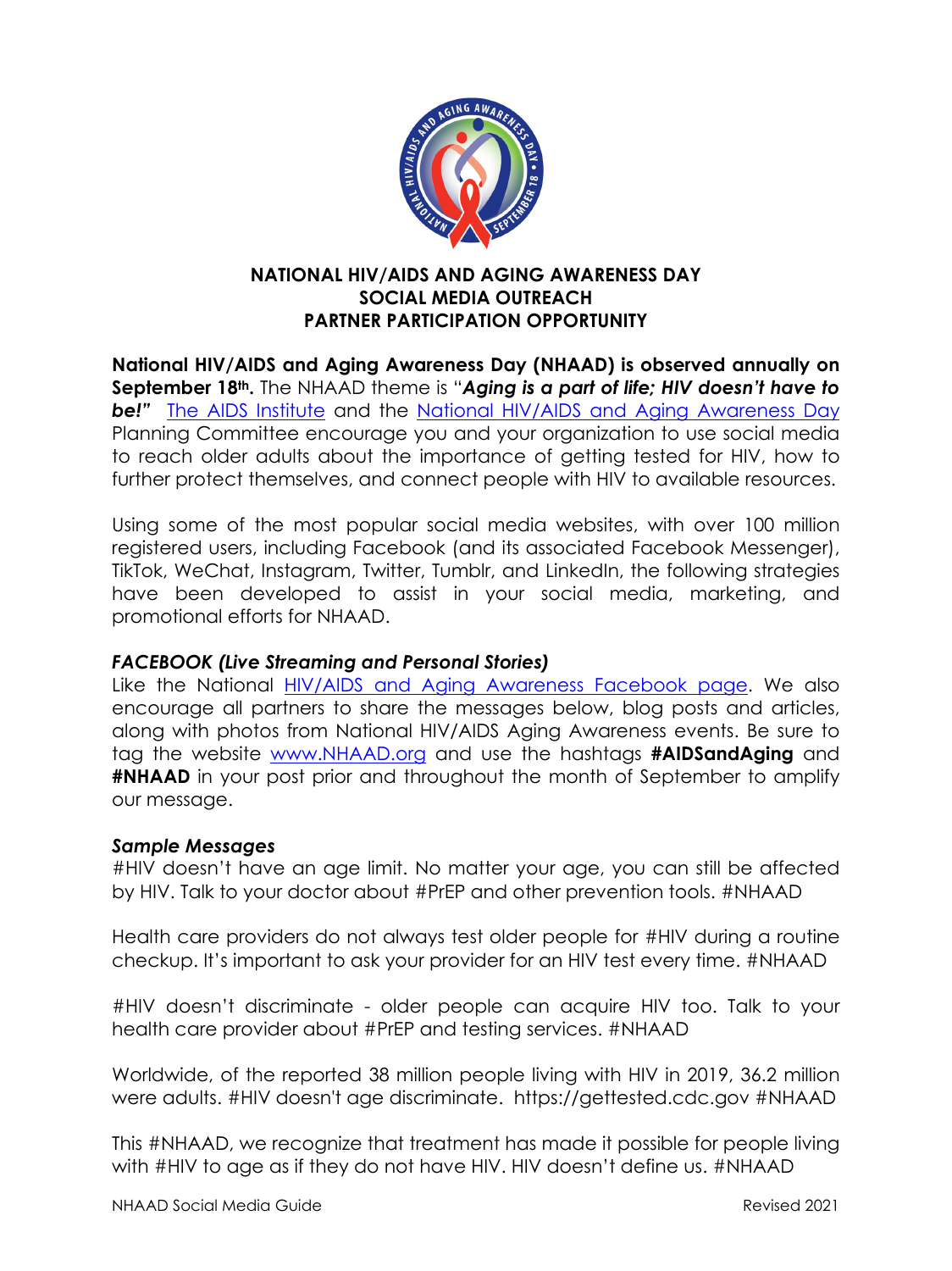Aging is complex, and if you're aging with #HIV, it's important to focus on your complete health, including your physical, mental, and emotional well-being. #NHAAD

#DYK: People with #HIV are aging. @AIDSadvocacy advocates for increased research and treatment options tailored to people aging with HIV. #NHAAD

By 2030, it is estimated that up to 70% of the people living with #HIV will be over 50. This means that more people with HIV will be covered by Medicare. [@AIDSadvocacy](https://twitter.com/AIDSadvocacy) is working to protect access to their #Rx. #NHAAD

Treatment has made it possible to live a long and healthy life with #HIV and avoid transmission to someone else. This #NHAAD, even though you're living with HIV, age like you're not.

#HIV doesn't define you as you age. Take care of your physical, mental, and emotional health, of which HIV is only one component. #NHAAD

Thank you for your support of our initiative to raise awareness about HIV in the aging community. Together, we can empower older adults to make healthy choices and promote early detection. Please visit [www.NHAAD.org](http://www.nhaad.org/) for more information #AIDSandAging.

Aging is a part of life; HIV doesn't have to be! Spread the word, not the disease. Start at [www.NHAAD.org](http://www.nhaad.org/) #AIDSandAging.

## *On September 18th*

Today is National HIV/AIDS and Aging Awareness Day. If you don't know if you have HIV, you could be spreading it to others. Find a testing site near you: <https://locator.hiv.gov/> #NHAAD #AIDSandAging

Today is National HIV/AIDS and Aging Awareness Day. Encourage older adults in your community to get tested and learn more about HIV. Need some resources to help get you started? Visit [www.NHAAD.org](http://www.nhaad.org/) #NHAAD #AIDSandAging

## *TWITTER (Chats, Live Tweeting, and Thunderclaps)*

Follow The AIDS Institute on Twitter [@AIDSadvocacy.](https://twitter.com/AIDSadvocacy) All partners are also encouraged to tweet the messages below **prior to and throughout the month of September** and post your own tips on how older adults can find resources regarding HIV/AIDS, in addition to retweeting posts from The AIDS Institute. Don't forget to use **#AIDSandAging** and **#NHAAD** so everyone can view your tweets.

## *Sample Tweets*

The 14<sup>th</sup> annual National HIV/AIDS and Aging Awareness Day #NHAAD is 9/18/21. Learn about the campaign [www.NHAAD.org](http://www.nhaaad.org/) #AIDSandAging